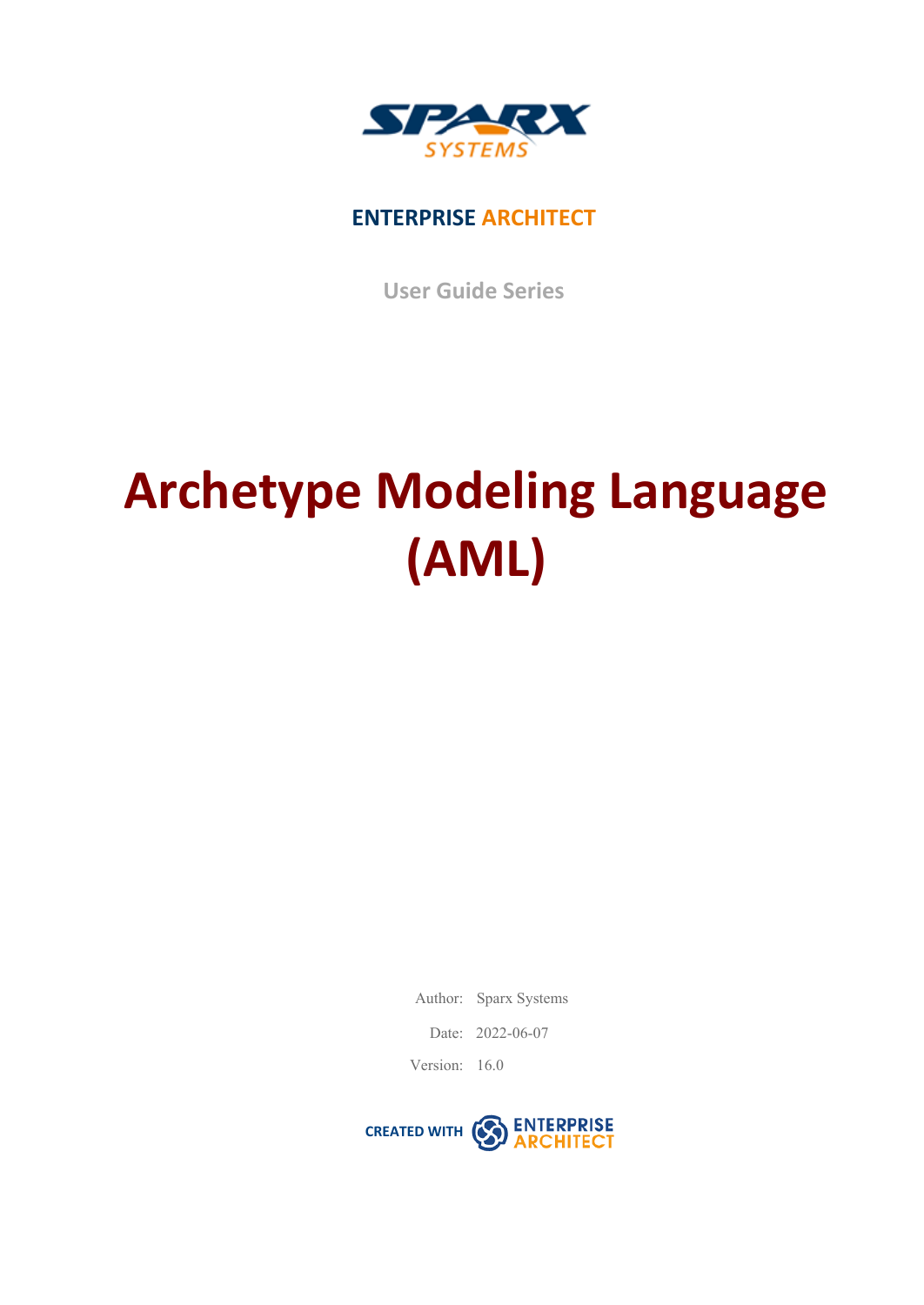# **Table of Contents**

Archetype Modeling Language (AML)<sub></sub> 333 and 2014 and 2014 and 2014 and 2014 and 2014 and 2014 and 2014 and 2014 and 2014 and 2014 and 2014 and 2014 and 2014 and 2014 and 2014 and 2014 and 2014 and 2014 and 2014 and 2014 an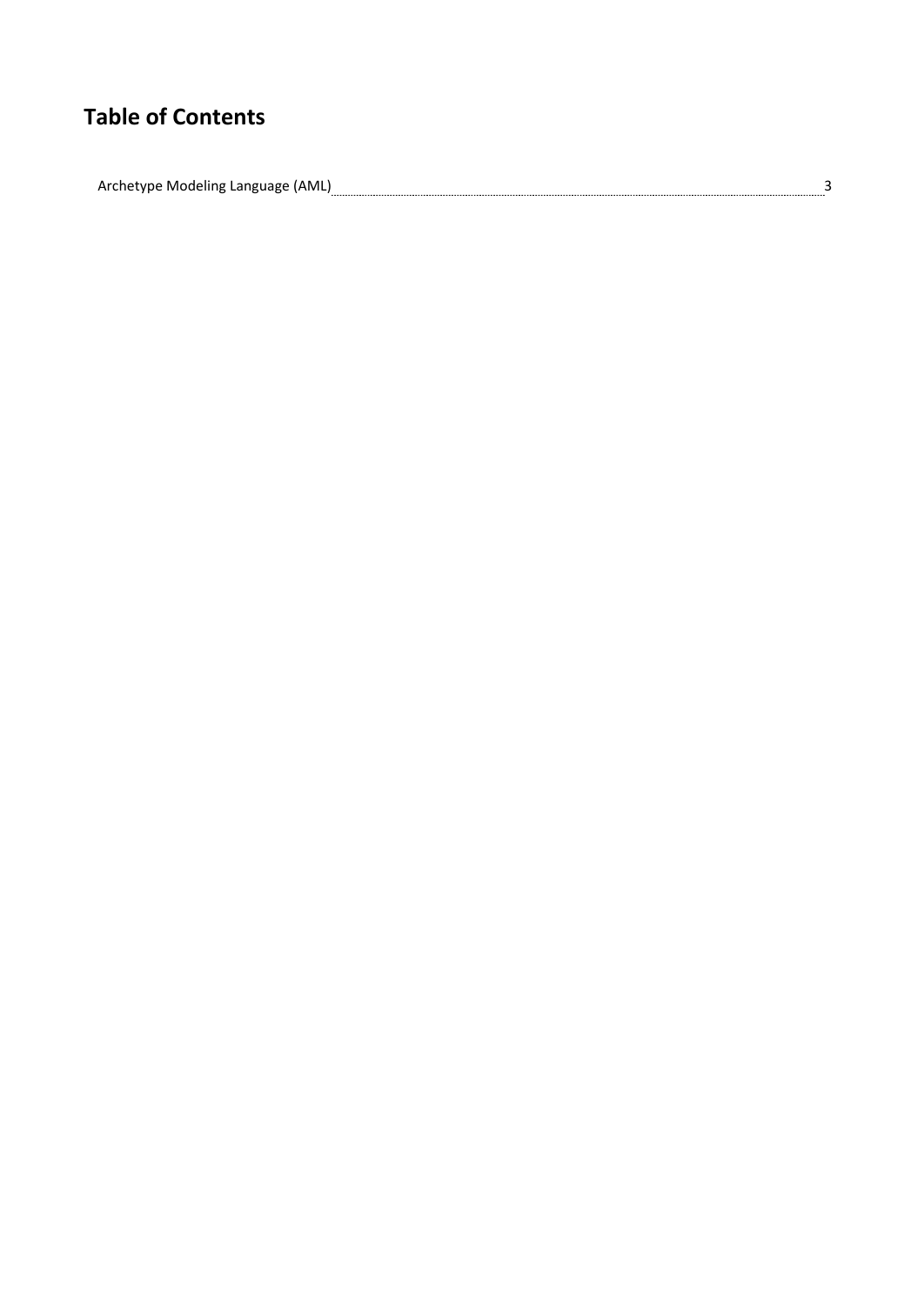# **Archetype Modeling Language (AML)**

#### **Design Expressive and CIMI Compliant Clinical Models**

Enterprise Architect is integrated with the Archetype Modeling Language (AML).

This text is derived from the 'Object Management Group (OMG) Archetype Modeling Language (AML) Specification' (Version 1.0, May 2015).

"The AML defines a standard means for modeling Archetype Models (AMs) to support the representation of Clinical Information Modeling Initiative (CIMI) artifacts using modeling profiles as defined in the UML. Archetype Models are Platform Independent Models (PIMs) and are developed as a set of constraints on a specific Reference Model (RM)."

The AML is specified by three UML profiles collectively meeting the requirements of archetype modeling:

- Reference Model
- Constraint Model
- Terminology Binding Model

This image illustrates the selection of the 'AML' diagram type in the 'New Diagram' dialog.

| New Diagram                                                | $\pmb{\times}$ |
|------------------------------------------------------------|----------------|
| đ<br>Package: Archetype Modeling Language                  |                |
| Archetype Modeling Language<br>Diagram:                    | Auto           |
| Type                                                       |                |
| Archetype AML<br>$\overline{\mathbf{v}}$<br>Diagram Types: |                |
| Select From:<br><b>PH</b> AML<br>٩                         | ٩              |
| <b>G</b> AML                                               |                |
|                                                            |                |
|                                                            |                |
|                                                            |                |
|                                                            |                |
| Archetype Modeling Language diagram.                       |                |
|                                                            |                |
|                                                            |                |
| OК<br>Cancel                                               | Help           |

### **Access**

On the Diagram Toolbox, click on the display the 'Find Toolbox Item' dialog and specify 'Archetype Modeling' Language'.

| Ribbon                    | Design > Diagram > Toolbox |
|---------------------------|----------------------------|
| <b>Keyboard Shortcuts</b> | Ctrl+Shift+3               |